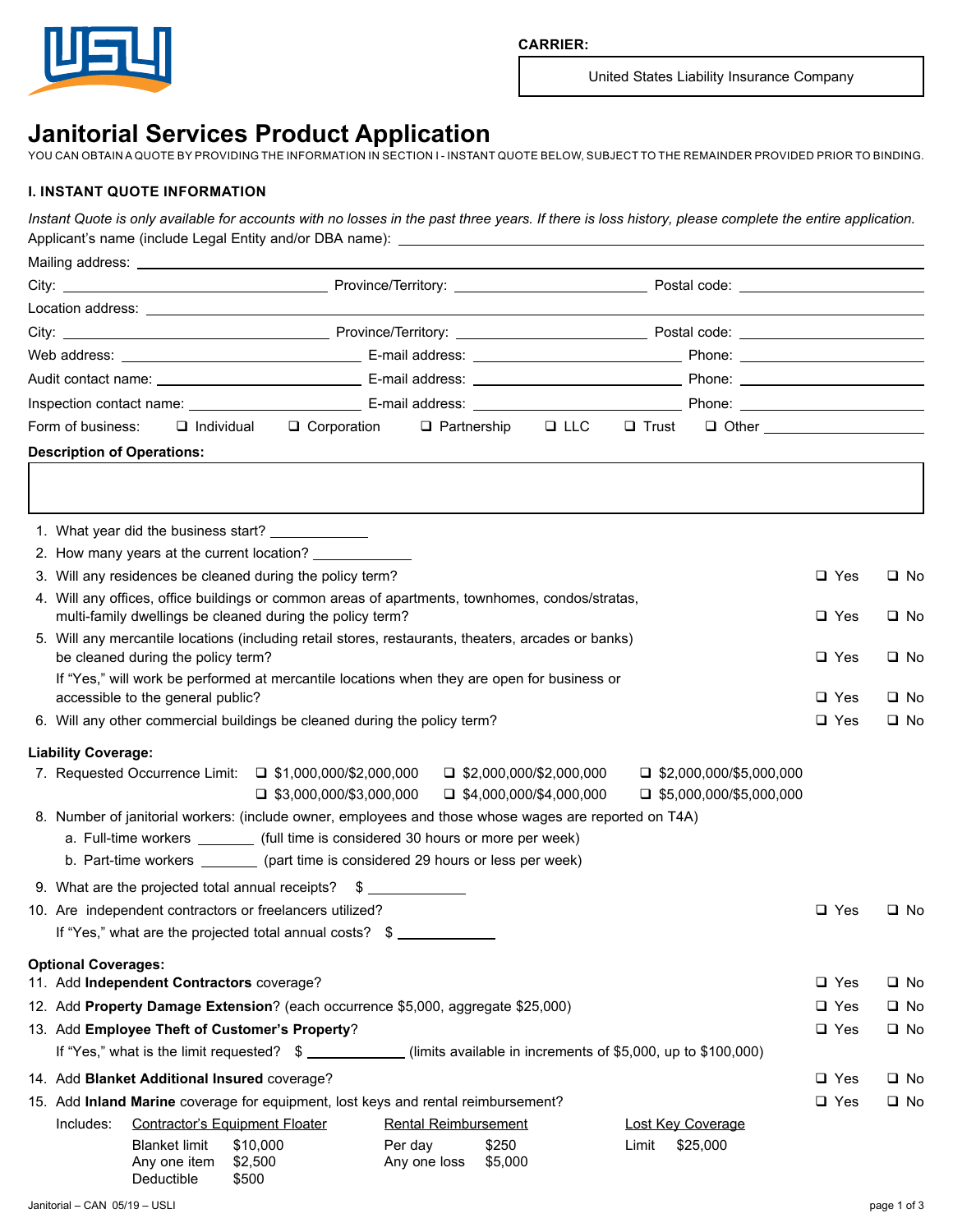### 16. Add "Waiver of Transfer of Rights of Recovery Against Others to Us"? **Accord Containery Against Others in Ves** q No

If "Yes," how many people or organizations need "**Waiver of Transfer of Rights of Recovery Against Other to Us**"?

#### **II. LOSS INFORMATION FOR THE PAST THREE YEARS**

17. Have there been any general liability and/or assault and battery losses in the last three years?  $\square$  Yes  $\square$  No

If "Yes," provide the following information on each claim:

| Coverage<br>Type                    | Assault/<br>Battery?       | Date of<br>Loss | Description and measures in place to<br>prevent future incidents | Paid | Reserved | <b>Status</b>                |
|-------------------------------------|----------------------------|-----------------|------------------------------------------------------------------|------|----------|------------------------------|
| $\Box$ Property<br>$\Box$ Liability | $\Box$ Yes<br>$\square$ No |                 |                                                                  | \$   | \$       | $\Box$ Open<br>$\Box$ Closed |
| $\Box$ Property<br>$\Box$ Liability | $\Box$ Yes<br>$\square$ No |                 |                                                                  | \$   | \$       | $\Box$ Open<br>$\Box$ Closed |
| $\Box$ Property<br>$\Box$ Liability | $\Box$ Yes<br>$\square$ No |                 |                                                                  | \$   | \$       | $\Box$ Open<br>$\Box$ Closed |

*Please provide additional claims or information on separate sheet*

#### **III. ELIGIBILITY CRITERIA**

| 18. Are more than 50 percent of sales generated from operations involving landscaping, lawn maintenance,<br>carpet cleaning, interior painting and window cleaning (combined)?                                                       | $\Box$ Yes | $\square$ No |
|--------------------------------------------------------------------------------------------------------------------------------------------------------------------------------------------------------------------------------------|------------|--------------|
| 19. Are more than 50 percent of the total operations dedicated to floor waxing?                                                                                                                                                      | $\Box$ Yes | $\Box$ No    |
| 20. Are there any operations involving insurance claim response, water removal/extraction, mold remediation,<br>hood/duct cleaning, pressure washing or security?                                                                    | $\Box$ Yes | $\square$ No |
| 21. Are there any operations that include "handyman" services, such as electrical, plumbing or carpentry?                                                                                                                            | $\Box$ Yes | $\Box$ No    |
| 22. Are there any operations that include the handling of infectious waste or hazardous material?                                                                                                                                    | $\Box$ Yes | $\Box$ No    |
| 23. Are there any operations within auto repair shops, car washes, machine shops, warehouses, manufacturing or<br>industrial facilities (other than cleaning offices within such locations), hotels, college dormitories or schools? | $\Box$ Yes | $\Box$ No    |
| 24. Are there any past, pending or planned foreclosure and/or bankruptcy or judgment for unpaid taxes against<br>the named insured or any officer, partner, member or owner, individually within the past five years?                | $\Box$ Yes | $\square$ No |
| 25. Do any operations involve construction debris removal?                                                                                                                                                                           | $\Box$ Yes | $\square$ No |
| 26. Do any operations involve street cleaning requiring the use of heavy equipment?                                                                                                                                                  | $\Box$ Yes | $\square$ No |
| 27. Do operations include cleaning of locations (other than personal residences) open 24 hours per day?                                                                                                                              | $\Box$ Yes | $\Box$ No    |
| 28. Has insurance coverage been cancelled or non-renewed in the past three years?                                                                                                                                                    | $\Box$ Yes | $\square$ No |
| 29. Is the annual cost for subcontractors more than 25 percent of the total annual receipts?                                                                                                                                         | $\Box$ Yes | $\Box$ No    |
| 30. Are there any operations past, present or future in Quebec, New Brunswick, Nunavut and Northwest Territory?                                                                                                                      | $\Box$ Yes | □ No         |
|                                                                                                                                                                                                                                      |            |              |

#### **FULL DISCLOSURE**

I, the Applicant, and the Insured if the Insurer has requested information from it, have reviewed all parts of and attachments to this application and declare that all of the information is true and correct even if the information has been entered or suggested by the representative of the Insurer or by the insurance broker. I understand that acceptance of this application for insurance is based on the truth and completeness of this information, and that if I falsely describe the property to the prejudice of the Insurer, or misrepresent or fraudulently omit to communicate any circumstance that is material to be made known to the Insurer in order to enable it to judge of the risk to be undertaken, the contract may be void in whole or as to any property in relation to which the misrepresentation or omission is material.

Any fraud or willfully false statement in a statutory declaration in relation to any of the particulars required by applicable conditions, statutory or otherwise, to be specified in relation to a claim, vitiates the claim of the person making the declaration.

#### **PERSONAL INFORMATION CONSENT**

I am providing personal information of individuals in this form to apply for insurance. The personal information collected will be used for the purpose of this application or any renewal or change in coverage. I consent and authorize my broker, agent or insurer to the following:

i)To collect, use and disclose personal information on this form to, from and between insurers and other appropriate parties, subject to my broker's, agent's and the insurer's policy regarding personal information. Such personal information will include policy history, loss history and rating information.

ii)That these collections, uses and disclosures are for the purposes necessary to communicate with me and the listed applicants, assess, manage and underwrite risk, determine a premium, determine eligibility and conditions for a premium payment plan, investigate and settle claims, analyze business results, detect and prevent fraud, as permitted by law.

Janitorial – CAN 05/19 – USLI page 2 of 3